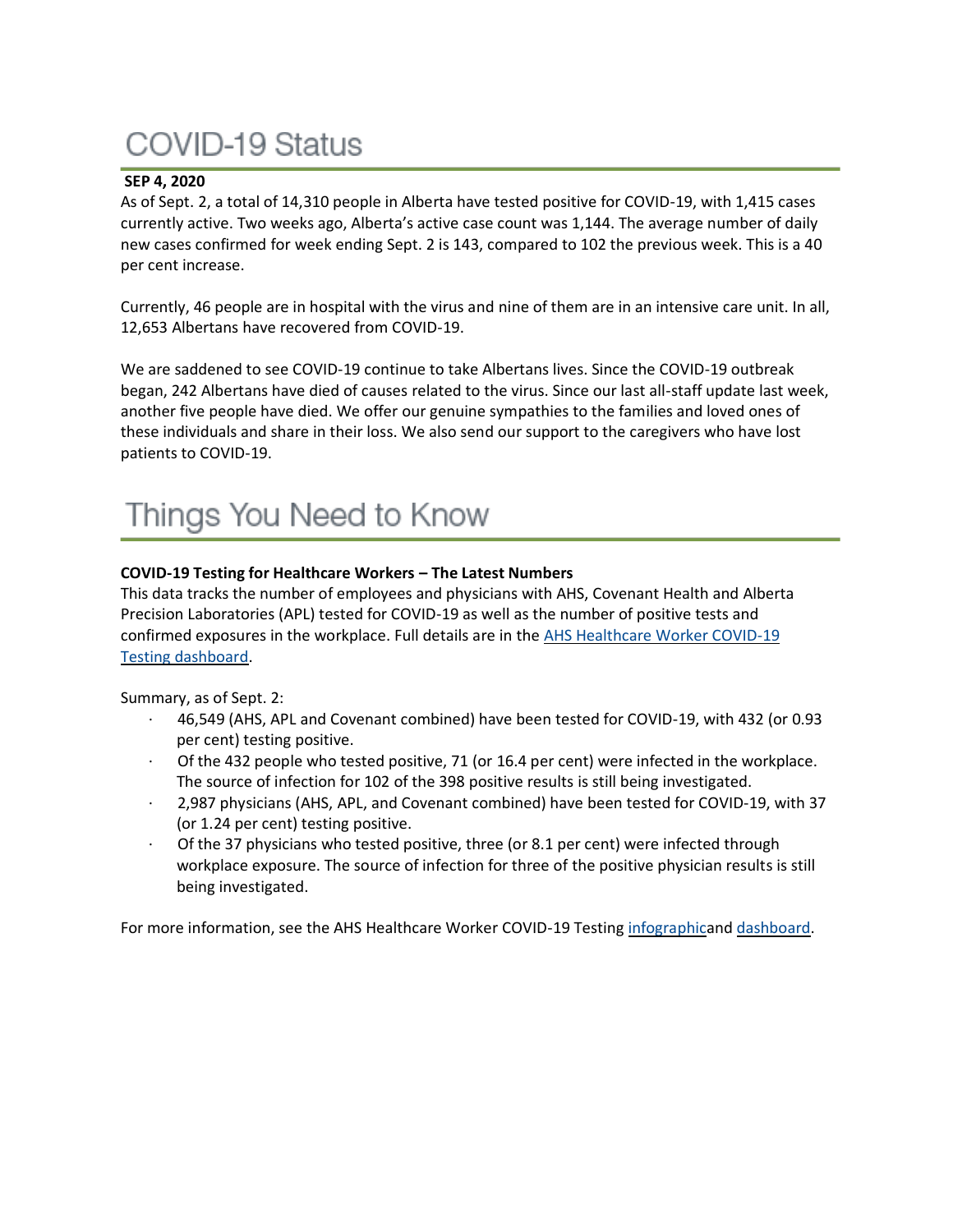## **APL Processes 1 Million COVID-19 Swabs**

On Sept. 3, Alberta Precision Laboratories (APL) processed the one millionth COVID-19 swab in Alberta. This represents about 790,000 unique Albertans having been tested for COVID-19 since late January.

This accomplishment speaks to the collaborative testing continuum. It includes our teams that created the online booking tool and our Health Link teams helping those who call for assistance and information. It also includes our frontline assessment centre workers and those transporting samples to our APL facilities, where our teams process each and every swab



with care and diligence. And it includes our contact tracers, who follow up on every positive result, as well as thousands of team members from across all zones involved in the pandemic response to date.

#### This is a true team effort.

We began to offer COVID testing in Alberta on Jan. 23. Since then, we have progressed significantly in our approach, hitting many other milestones, including:

- · January 2020: dedicated COVID testing available in Alberta
- March 2020: first Alberta case confirmed
- · March 2020: online assessment tool goes live
- April 2020: testing offered to all symptomatic Albertans, and auto-dialer delivery of negative test results across the province
- · May 2020: testing eligibility expanded to asymptomatic close contacts of confirmed positive cases
- June 2020: testing eligibility expanded to all Albertans, symptomatic or not
- · May 2020: new online feature to a book a COVID-19 test went live as an extension to the online assessment tool
- · August 2020: partnership with pharmacies including Shoppers Drug Mart, to expand accessibility of asymptomatic testing.

We know many more milestones have contributed to where we are, and where we are going. We continue to drive innovation and improvements that will allow us to improve accessibility and efficiency of testing, end-to-end.

None of this would be possible without our teams of dedicated AHS and APL staff. We know your work has been intense and the pace unrelenting. We can't thank you enough for your continued commitment to care, excellence and Albertans' wellness.

## **Verna's Weekly Video Message: Heading Back to School**

It**'**s back-to-school time and during the pandemic this presents a host of new challenges and anxieties for parents and guardians, including many AHS staff, physicians and volunteers. In this vlog, I (Verna) am joined by:

· Tony Bennett, executive director, HR, Analytics and Planning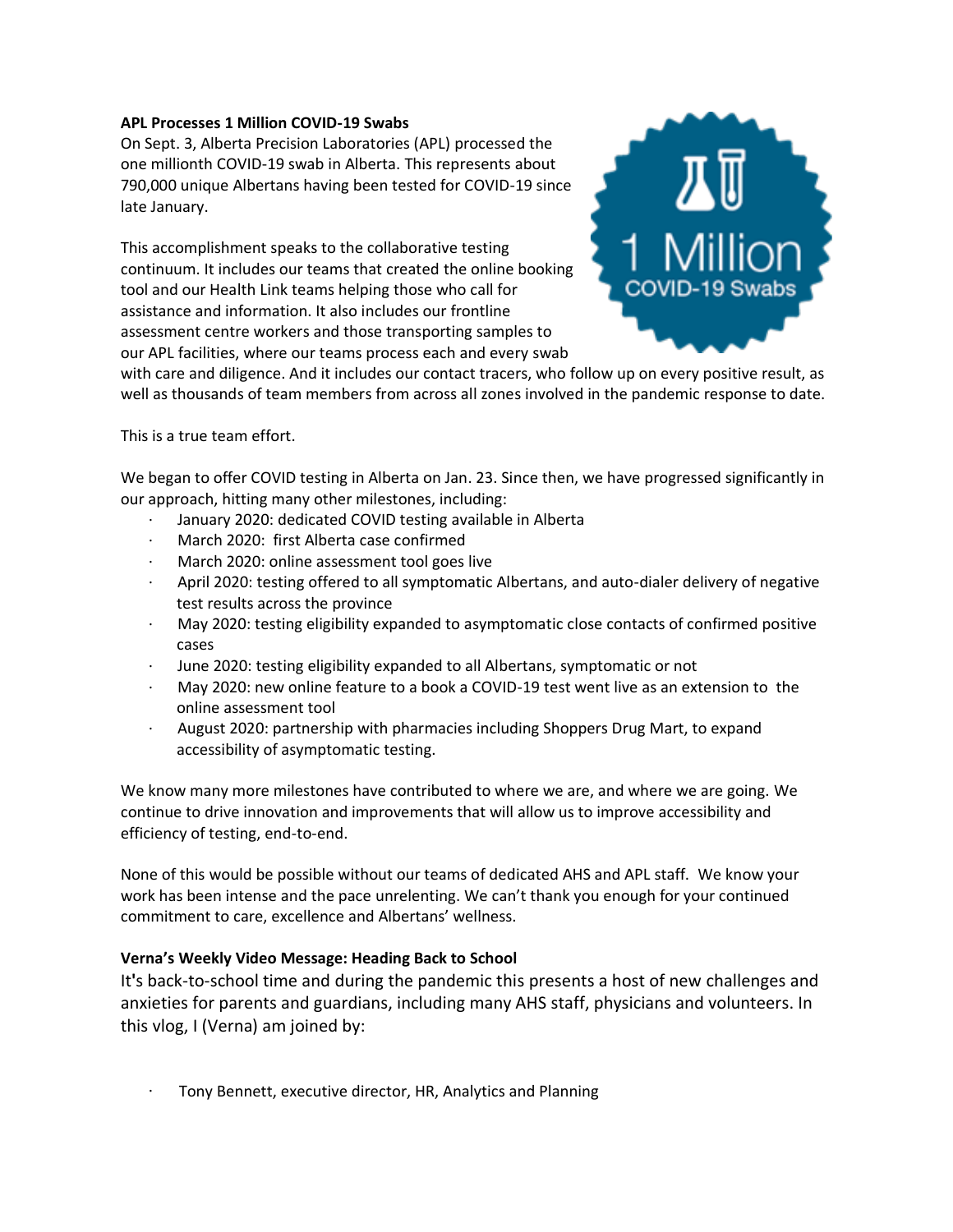· Veronica De Freitas, program manager, Respectful Workplaces and Employee Relations.

I invite you to watch [our conversation about the resources available for our people to](https://uat-www.albertahealthservices.ca/blogs/ceo/288.aspx#.X1EvmZ5KiUk)  [support a safe return to school.](https://uat-www.albertahealthservices.ca/blogs/ceo/288.aspx#.X1EvmZ5KiUk)



Dr. Verna Yiu talks with Tony Bennett and Veronica De Freitas<br>about how AHS is supporting our staff during school re-entry.

## **Keep Yourself and Loved Ones Healthy**

We recognize September may be a stressful month if you are adapting to new routines at work and home. We can always do things to help us through this challenging month. When taking care of others, such as children, it's important to remember to care for ourselves, too. Staying healthy and well can help you and your loved ones maintain a balanced lifestyle.

Supports include:

- [Resilience, Wellness and Mental Health Resource Guide](https://insite.albertahealthservices.ca/main/assets/hr/tms-hr-whs-resilience-wellness-mental-health-resource-guide.pdf)
- **[Self-Care Tip Sheets](https://insite.albertahealthservices.ca/main/assets/hr/tms-hr-whs-self-care-tactics.pdf)**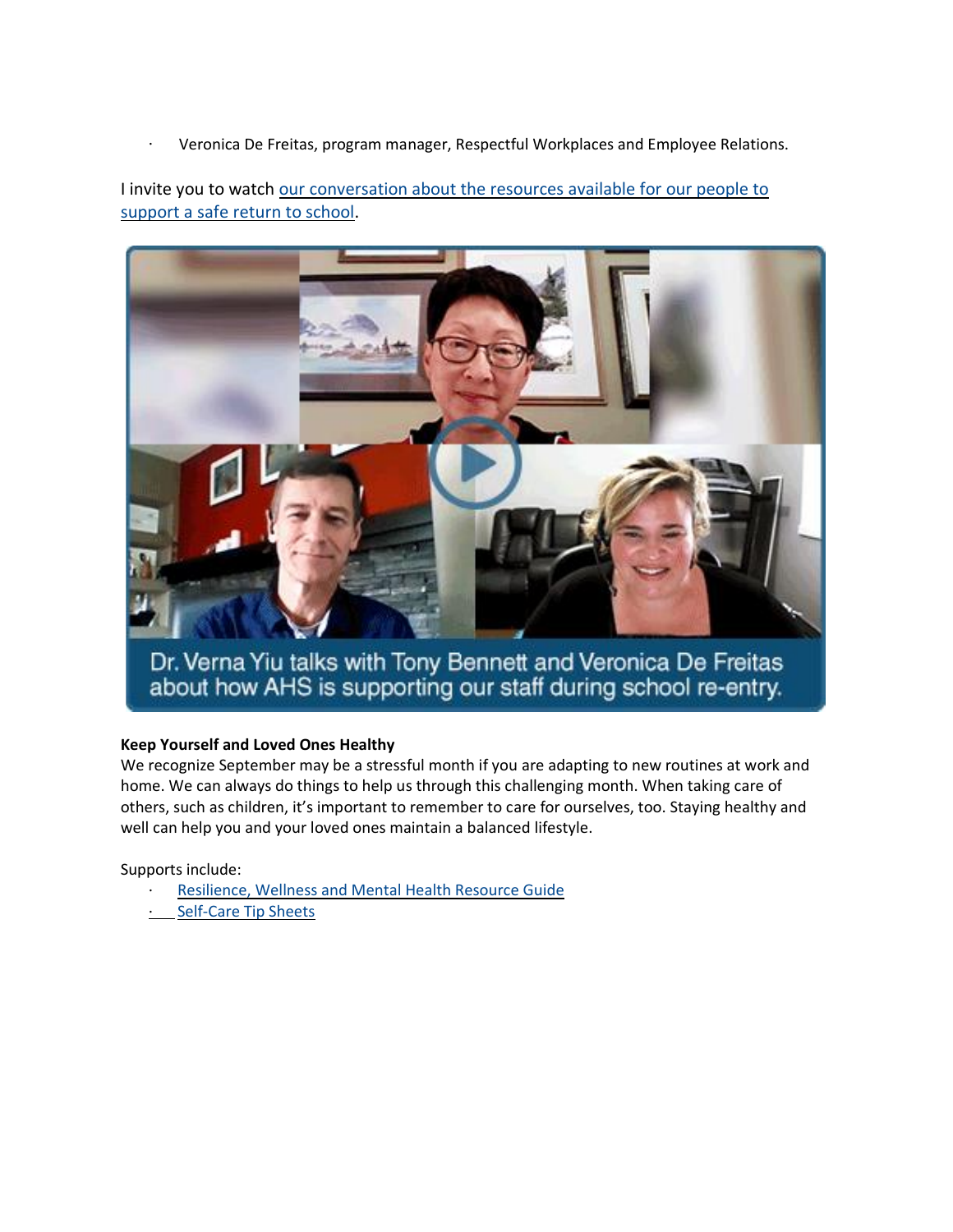#### **Health Link Receives More Than a Million Calls**

More than one million people have called Health Link since the COVID-19 pandemic was declared in mid-March. That's an average of more than 5,500 calls a day to the provincewide 24/7 telephone information and advice line. The milestone shatters normal averages, about 750,000 callers a year and between 2,000 and 2,500 callers a day.

Calls to Health Link began growing in January when reports from around the world noted a new virus, COVID-19. As the pandemic unfolded in March, callers dialed 811 by the tens of thousands.



Increasingly anxious Albertans made more 248,000 calls to Health Link that month, with a peak of 12,000 on a single day. Callers focused on questions about whether it was safe to go out, COVID-19's signs and symptoms, where and when they could be tested and how could they isolate.

By then, all hands were on deck. Health Link received assistance from many areas across AHS and in any given 24-hour period pulled in some 275 extra staff from multiple departments.

"During our pandemic response, AHS' provincial structure enabled strong collaboration and supportive communication," says Sue Conroy, the senior provincial director for Provincial Clinical Programs. "Our response was strengthened by leveraging many existing relationships and partnerships in our organization."

For Health Link, these were with: Public Health, Medical Officers of Health, Communicable Disease Control, Emergency and Urgent Care teams, Information Technology, Space Management, Communications, Quality Healthcare Improvement, Provincial Staffing Services and Human Resources. AHS' Executive Leadership Team and the leaders and teams in the Emergency Communications Centre have also provided tremendous support to Health Link, Sue says.

"I extend my heartfelt thanks and appreciation to everyone at Health Link - staff, leaders and those who stepped up from other portfolios. The Health Link teams have consistently gone above and beyond, and have helped our province's COVID-19 response stand out nationally and internationally. They've provided exceptional care and support to Albertans," says Dr. Francois Belanger, AHS' chief medical officer and vice president, Quality. "We've had many challenges along the way. I recognize the impact dramatic increases in call volumes, increases in workload and a rapidly changing response to the pandemic have had on teams."

For many Albertans, Health Link is their first point of contact with Alberta's healthcare system.

"Health Link has a critical role in Alberta as a first line of response and defense in our battle against COVID-19," Sue says. The urgency and relentless pace of calls have blurred time at Health Link.

"It's hard to believe it's been six months since COVID-19 became a global pandemic," Sue says. "It seems the time has gone by very quickly. On the other hand, March feels like a lifetime away. During all of it, there's been a heightened awareness of the important work we do in Health Link."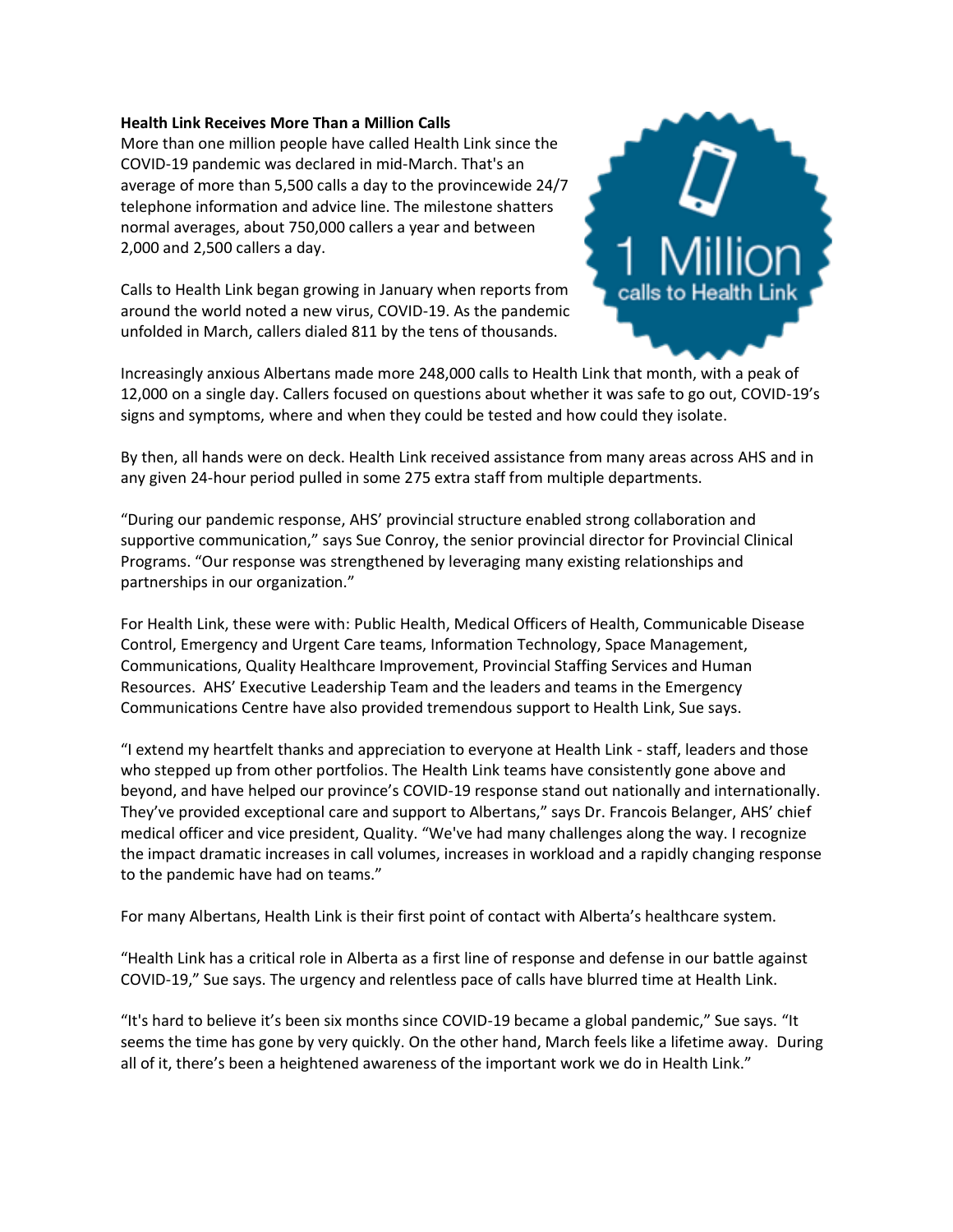Even in the face of continued high call volumes, Health Link has taken on many new roles and initiatives. Among them: the physician support line, the 844 Coordinated Early Identification and Response Line, negative test result notification and collaborating in the implementation of the Rehabilitation Advice Line. As well, this week the Addictions and Mental Health Helpline moved back under the umbrella of Health Link. The service supports Albertans with mental health and addictions needs, an area of increasing need during the pandemic.

"It has been truly amazing to see the entire Health Link team rise to the challenges of responding to COVID-19," says Dr. Denise Watt, an emergency physician and Health Link's medical director.

The challenges continue, with Health Link still answering about 40,000 calls a week.

"I continue to be amazed by the adaptability, flexibility, positivity and resilience demonstrated every day by Health Link leaders and frontline staff," Sue says. "I so appreciate everyone working at Health Link, for their dedication and selfless commitment in the service of others."

Others are also appreciative.

"What's most compelling to me are the responses from the public and healthcare colleagues expressing gratitude for the positive impact Health Link has had during these difficult times," Denise says. "It has also been gratifying to be part of such a supportive team. There will more challenges ahead, but are well prepared to face them together."

## **Reminder of Importance of Daily Fit for Work Screening**

We have a shared responsibility in creating and maintaining a safe and healthy workplace to provide quality and safe patient care. Please remember to complete your [COVID-19 Daily Fit for Work](https://www.albertahealthservices.ca/topics/Page17076.aspx)  [Screening](https://www.albertahealthservices.ca/topics/Page17076.aspx) before coming into work. Also, simple actions such as staying home when you are sick, [physical distancing,](https://www.albertahealthservices.ca/topics/Page16997.aspx#social) [continued hand hygiene](https://insite.albertahealthservices.ca/tools/hh/Page9900.aspx) and [continuous masking](https://insite.albertahealthservices.ca/tools/Page24798.aspx) can help keep everyone safe.

Specific screening for staff working at continuing care facilities (long term care, designated supportive living, or congregate living) must continue to meet requirements from the latest Chief Medical Officer of Health [Orders.](https://www.alberta.ca/covid-19-orders-and-legislation.aspx) Information related to screening for people visiting residents and patients is available at [ahs.ca/visitation.](http://www.ahs.ca/visitation)

All staff, physicians, volunteers and contractors are required to complete screening prior to work at any AHS facility.

## Be Well - Be Kind

## **Sharing the Love: Thanking Our People**

Thank you for recognizing your team members and colleagues as we continue to work together to respond to the needs of Albertans during this pandemic. We love how you share the love and appreciate each other.

*Walking It Off*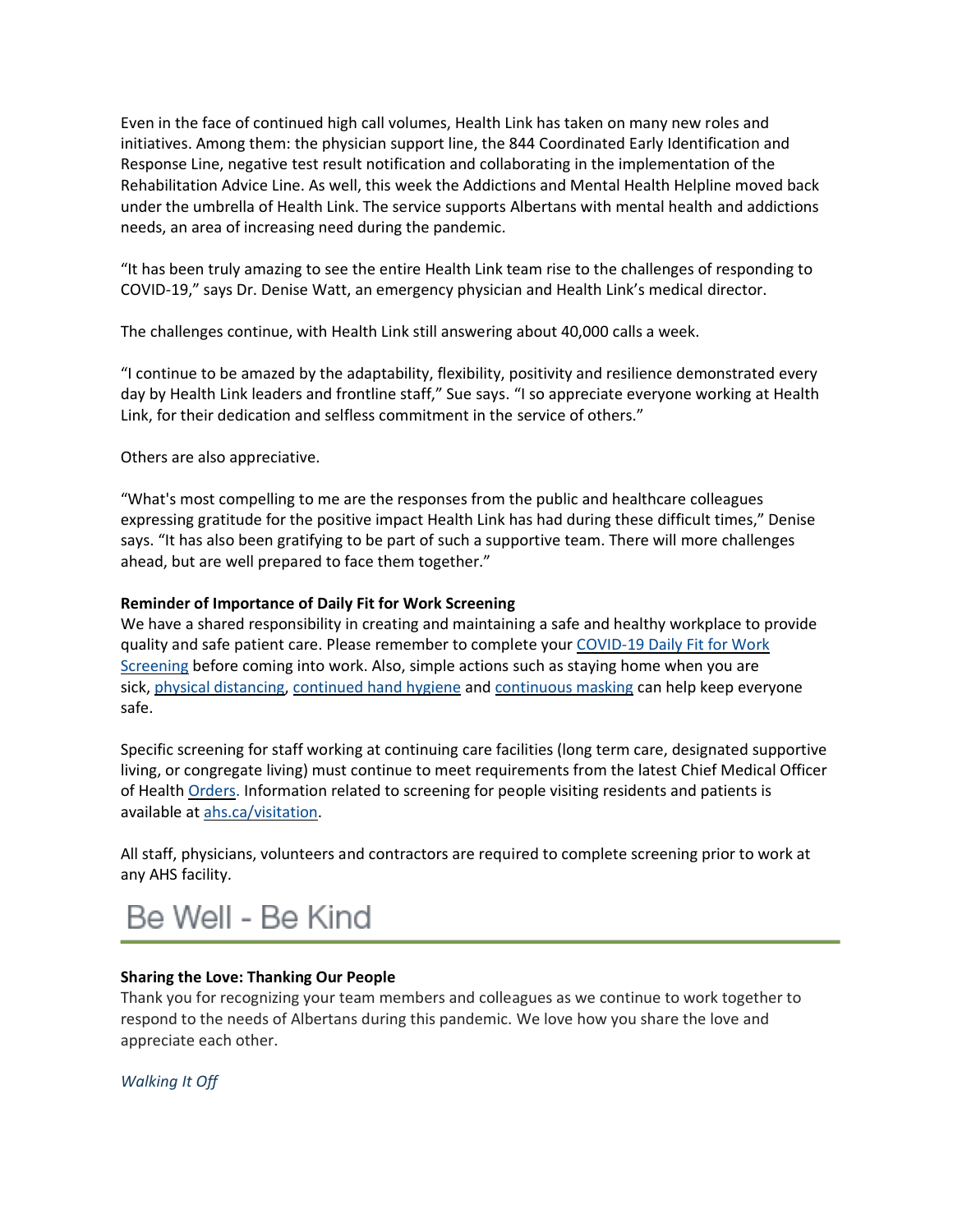Alberta Hospital Edmonton has been very creative in keeping patients and staff engaged during the pandemic. With limited resources and space to ensure physical distancing, staff from Recreation Facilities organized a collaborative walking challenge called Walk Across Canada via the Trans-Canada Highway.

Patients and staff completed laps of AHE's Friendship Trail. Each lap was counted and added weekly to the total. Each week a participating patient's name was drawn for a gift certificate to the Vocational Program's Campus Confection Store. The collaborative effort began on May 15 and the on July 16, participants completed the distance between Victoria, B.C. and St. John's, Nfld — 7,821 km. For details, see [insite.ahs.ca/FitFam.](https://insite.albertahealthservices.ca/about/Page22509.aspx)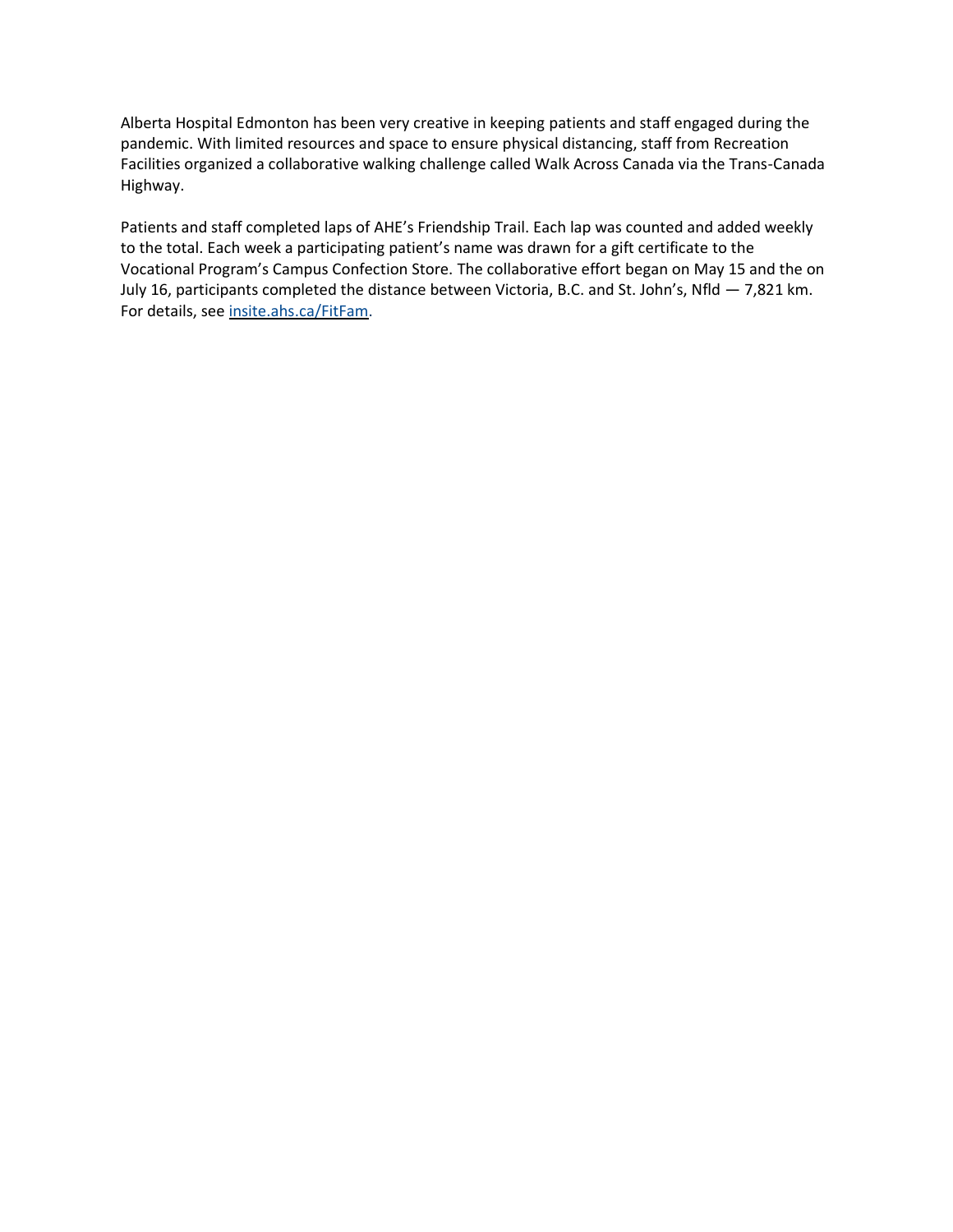

Staff and patients at Edmonton Hospital Alberta completed in July a walking challenge equal to the distance between Victoria, B.C. and St. John's N.L., more than 7,800 kilometres.

## *From Connect Care to COVID*

*Barb Kathol, the senior program officer for Connect Care, sends this comment:*

*On behalf of leaders across AHS and Connect Care, I'd like to thank the Connect Care team members who redeployed in March for contact tracing and other roles to support AHS' COVID-*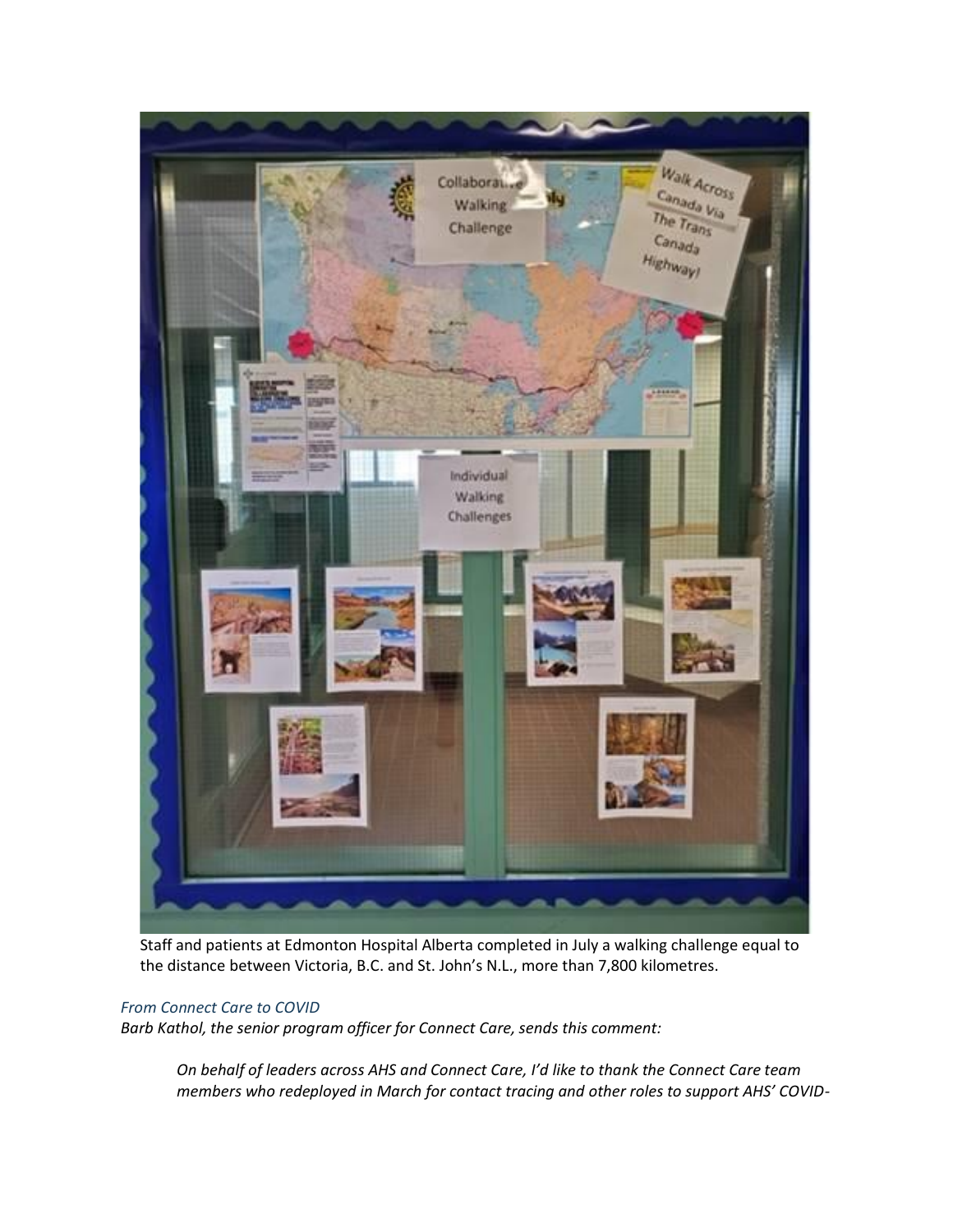*19 response. They hail from a variety of teams and selflessly gave up their regular jobs to help with the pandemic. Many of them continue to do so. It's a pretty remarkable contribution and we greatly admire their commitment to AHS and Albertans.*

#### *Cheerfulness Rewarded*

*Tracey McFarland of the Banff Medical Lab shares this kudo to a staff member:*

*One of our fantastic Banff Medical Lab assistants, Mardi Elliot, received a beautiful thank you bouquet from a patient. Mardi had gone above and beyond, making a few phone calls to clarify the patient's lab orders and received the bouquet the next day. The card said: "Your cheerfulness was greatly appreciated!"*



A patient at the Banff Medical Lab thanked Mardi Elliot for her cheerfulness with a bouquet of flowers.

*Thanks for Your Big Hearts*